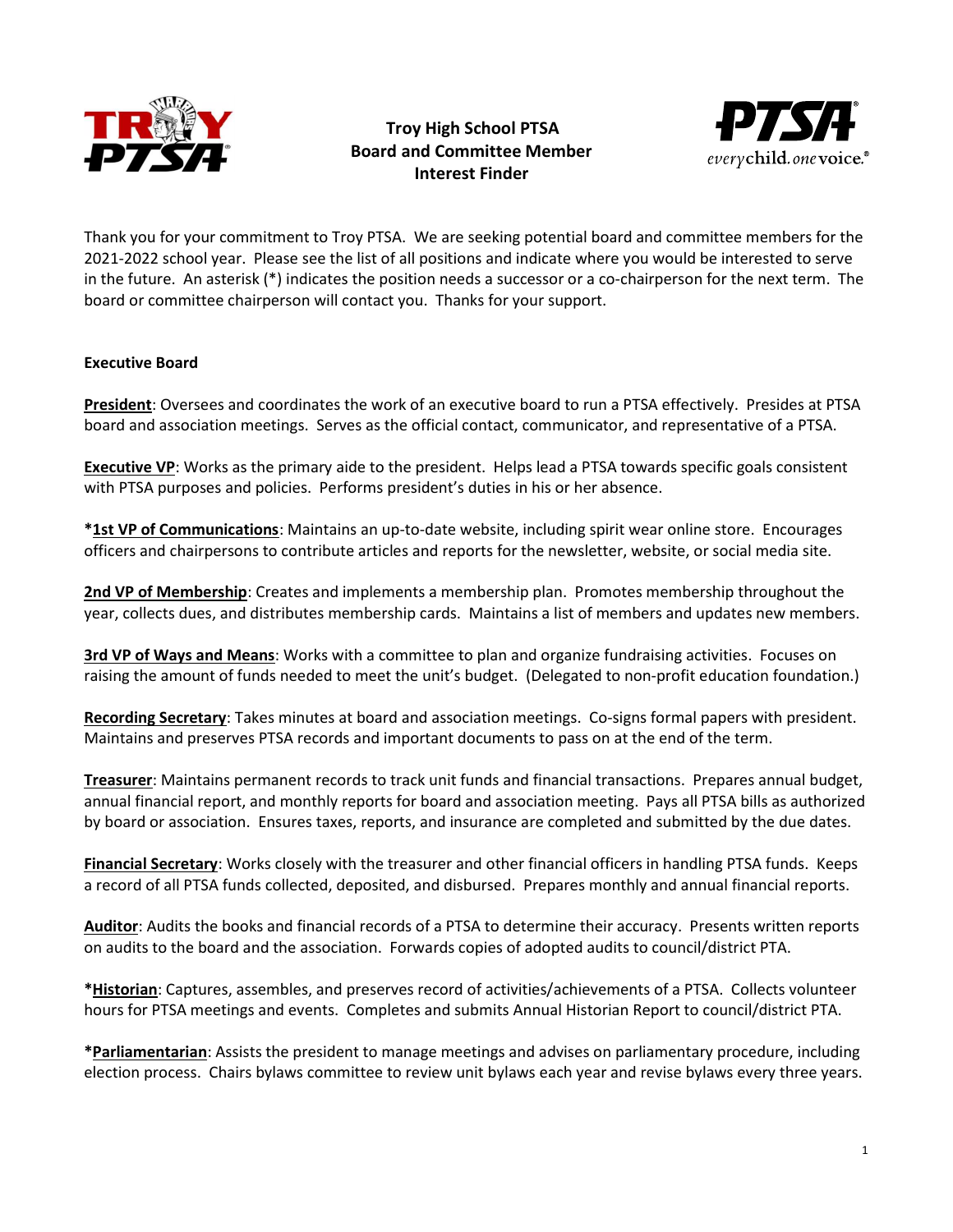## Committee Chairpersons

Fullerton Council Representative: Serves as the unit PTSA's representative and advocate at the Fullerton Council of PTAs. Attends Council PTA monthly meetings and reports back key information to Troy PTSA.

Volunteer Coordinator: Works with the PTSA president, principal, and teachers to coordinate volunteer assignments at the school to support student success. Oversees volunteer recruitment and training.

\*Orientation Coordinator: Works with school staff and non-profit education foundation during the summer to coordinate activities in preparation for the orientation week and first two weeks of school.

Warrior Wear: Coordinates the purchase, distribution, and inventory spirit wear. Manages the spirit wear store on campus and online.

Hospitality: Works with volunteers to organize and set up refreshments, food, decorations, registration, and greeters for PTSA events. Maintains hospitality supplies and equipment and an updated inventory for them.

\*PTA Reflections Art: Coordinates Reflections Program at the school. Publicizes the theme and due dates. Selects impartial, qualified judges to evaluate Reflections entries. Informs participants of winning status.

\*Honorary Service Award: Coordinates the nomination, tally, and celebration of annual Honorary Service Award to recognize deserving PTSA, school and community volunteers for outstanding service to children and youth. Categories include Very Special Person, Honorary Service, Continuing Service, Golden Oak Service, Outstanding Teacher (replaces Educator of the Year), Outstanding Administrator.

Pathways to Hope: Coordinates canned food drive and delivery of donated goods to Pathways of Hope before Christmas holiday.

\*Special Ed Liaison: Serves as the liaison for PTSA with the school's Special Ed department.

\*Grad Night: Coordinates the school's grad night program. Provides a safe, healthy, legal, and supervised recreational event for students in cooperation with the community. Raise necessary funds to host the event.

\*Senior Reflections/Awards: Coordinates the hospitality for graduating senior reflections/awards ceremony at the end of the school year.

\*PTSA Student Group: Develops and implements programs that are relevant and that involve both students and adults. Promotes student membership and highlights benefits of involvement, including PTSA scholarships, community service opportunities, and enhancement of college and job applications.